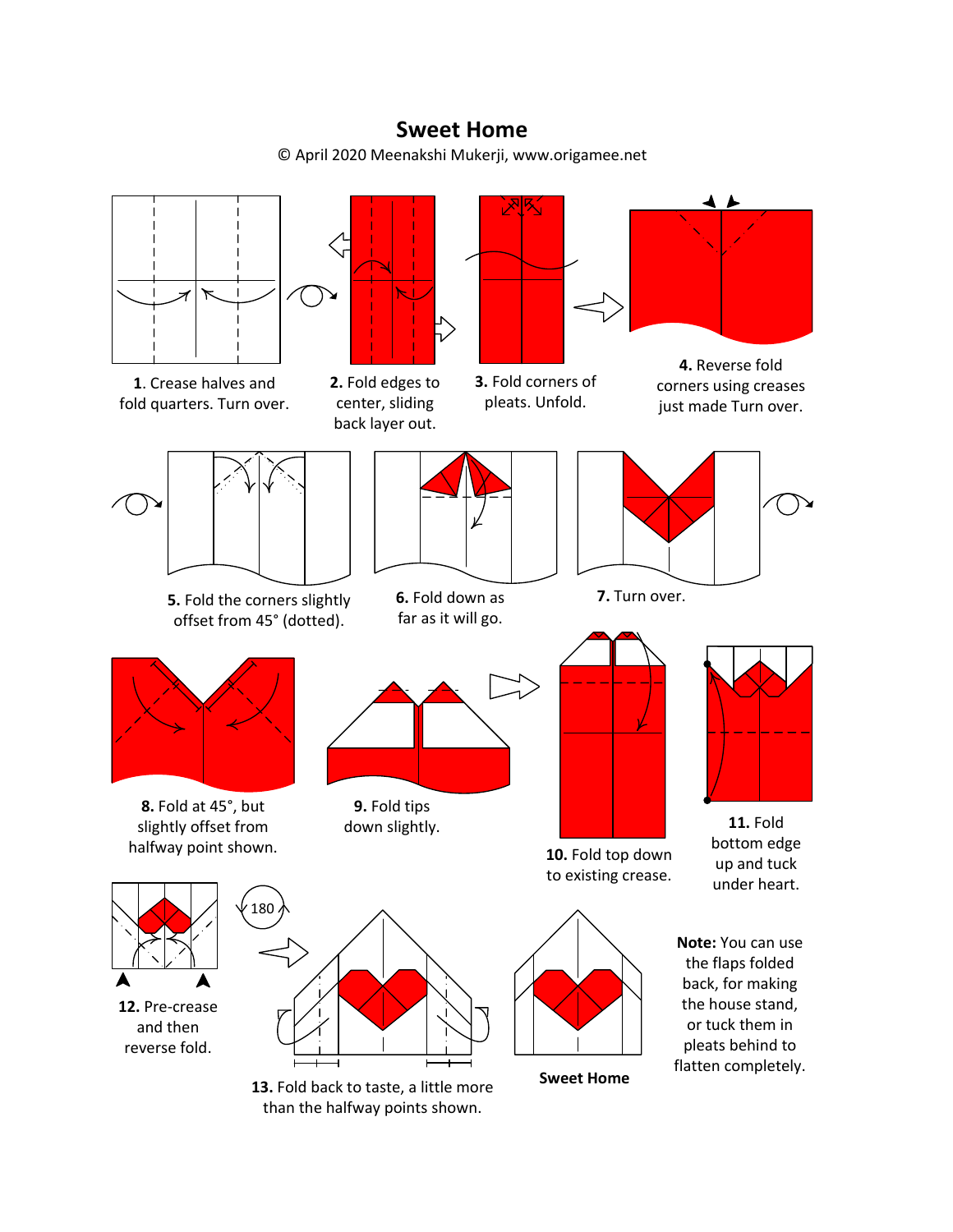## **Sweet Home 2**

Start with completed Step 8 of Sweet Home, as on previous page.



**9, 10.** Fold top down at tip of heart behind, shown dotted. Next, make the crease in the bottom half. Turn over.



**11.** Fold edges a little more than the halfway points shown. Unfold.



**12.** Make the two 45° creases, folding only where shown. Turn over.



**13.** Pleat as shown.



**14.** Squash fold both sides.



**15.** Fold edge to level shown dotted. Then tuck it under the heart.



**16.** Pre-crease and reverse fold bottom corners.



**17.** Tuck top tips of heart under pleat or fold them back. Fold the sides back. **Sweet Home 2**



**Note:** You can use the flaps folded back, for making the house stand, or tuck them in pleats behind to flatten completely.